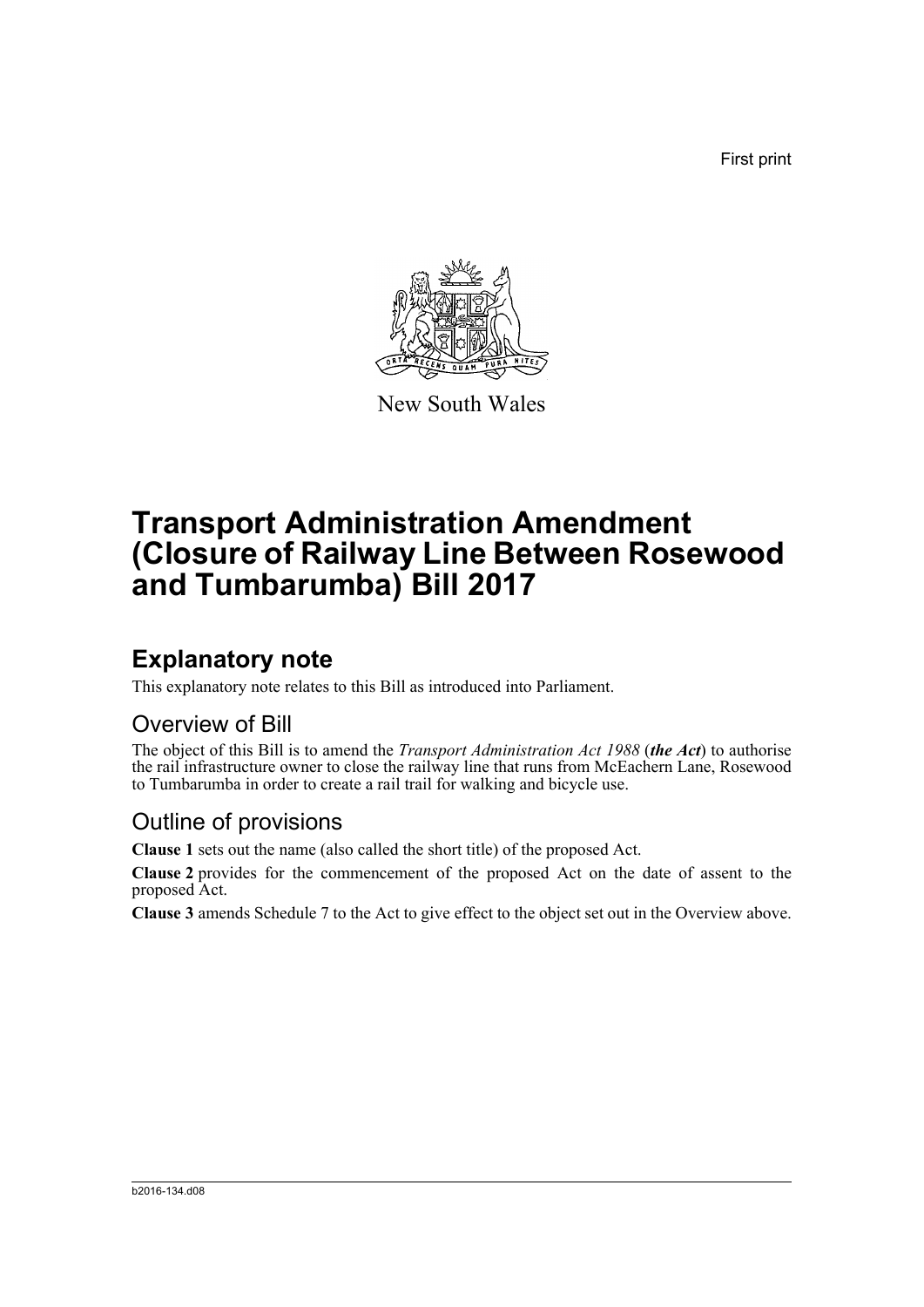First print



New South Wales

# **Transport Administration Amendment (Closure of Railway Line Between Rosewood and Tumbarumba) Bill 2017**

### **Contents**

|               |                                                       | Page |
|---------------|-------------------------------------------------------|------|
|               | Name of Act                                           |      |
| $\mathcal{P}$ | Commencement                                          |      |
| 3             | Amendment of Transport Administration Act 1988 No 109 | 2    |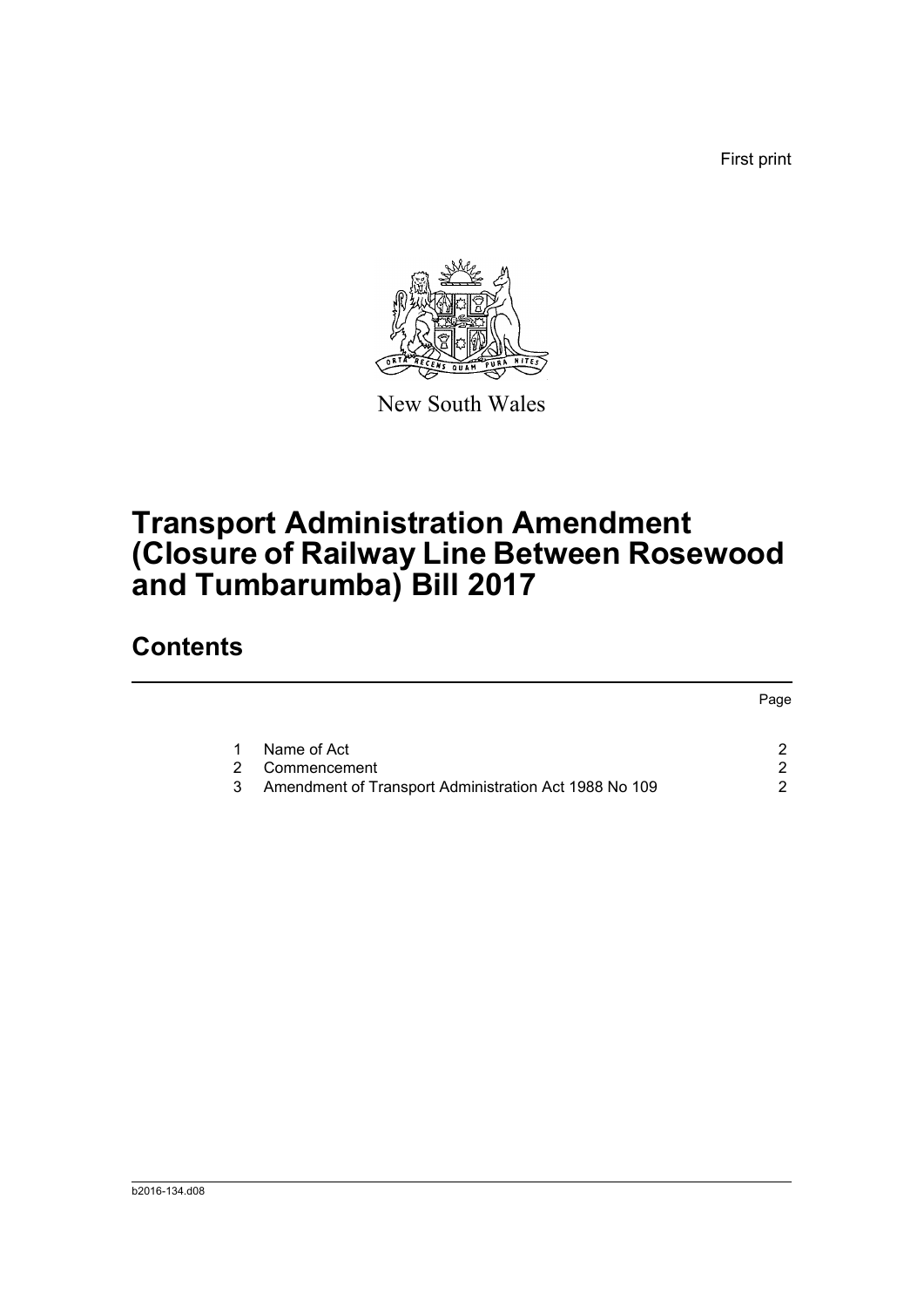

New South Wales

# **Transport Administration Amendment (Closure of Railway Line Between Rosewood and Tumbarumba) Bill 2017**

No , 2017

#### **A Bill for**

An Act to amend the *Transport Administration Act 1988* to authorise the closure of a railway line between Rosewood and Tumbarumba for certain purposes.